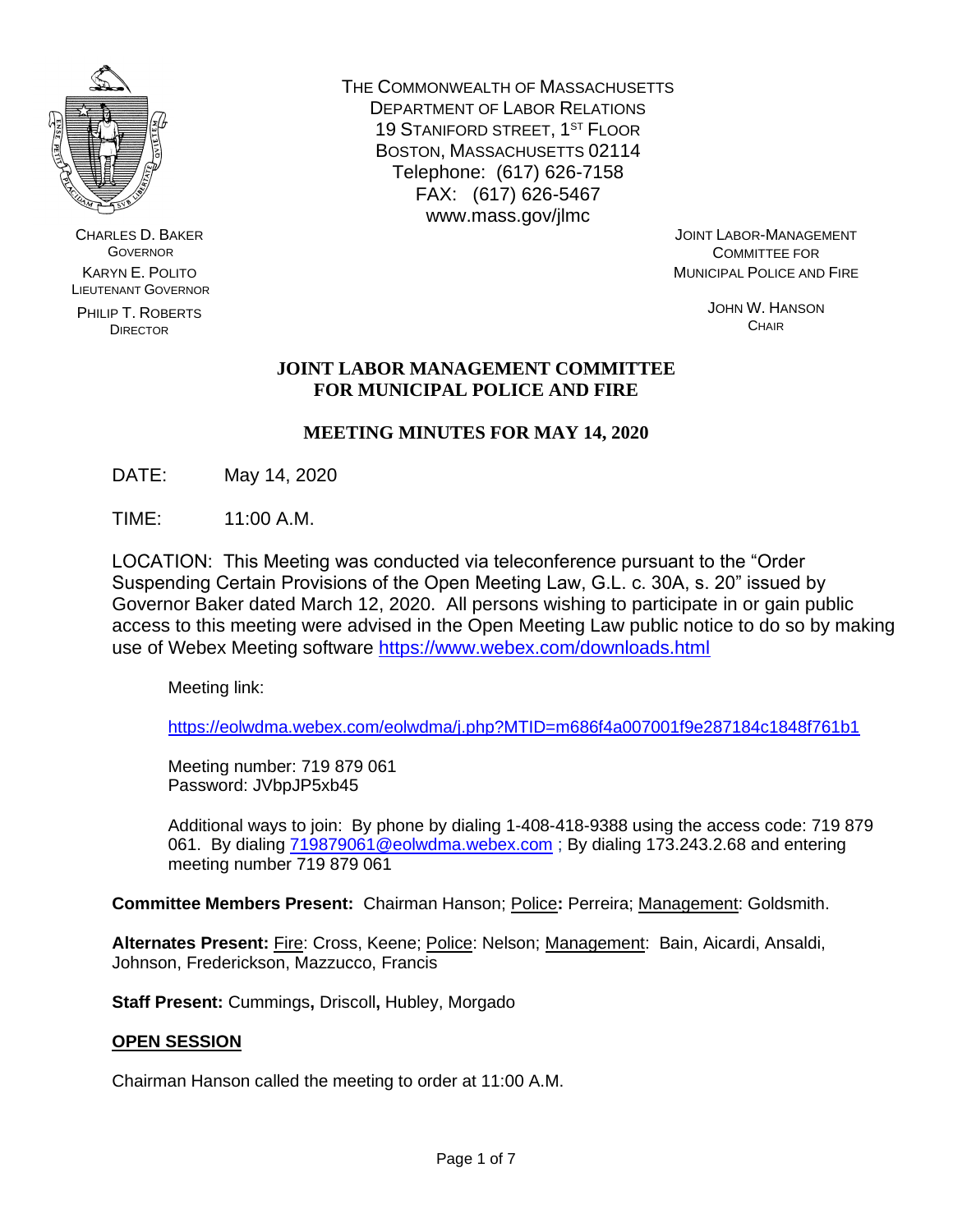## • **Administrative Updates**

### Meeting Minutes:

 $\circ$  Vote to accept meeting minutes from February 13, 2020 and April 9, 2020.

**No action**. This item will be taken up at the next meeting.

 $\circ$  Vote to correct the minutes of the February 27, 2020 meeting to reflect that the Committee approved the minutes of the January 23, 2020 meeting on that date, not the minutes of the February 13, 2020 meeting.

**Motion by Goldsmith, second by Cross: to amend the minutes of the February 27, 2020 meeting to reflect that the Committee approved the minutes of the January 23, 2020 meeting on that date and not the minutes of the February 13, 2020 meeting.** 

### **The Motion passed unanimously.**

#### Chairman's Report

The Chairman discussed the successful use of video-conferencing technology by staff and committee members to conduct mediations.

• *Review and Act on the following Petition, Jurisdiction and Awaiting Funding List (AFL) Cases:*

| Case No.       | Organization  | <b>Mediator/Sr. Staff</b> | <b>Topic/Vote/Action</b> |
|----------------|---------------|---------------------------|--------------------------|
| 1. JLM-19-7168 | Mendon Police | DC. GD                    | <b>Funded Remove</b>     |

Mr. Driscoll briefed the Committee.

**Motion by Perreira, second by Goldsmith: to remove the case from the Committee's docket as the contract has been funded.**

### **The Motion passed unanimously.**

2. JLM-19-7584 Southampton Police Dispatch DC, GD Withdrawn by Union

Mr. Driscoll and Mr. Cummings briefed the Committee and reported that they assisted the union in reaching a settlement and that the contract was funded by the town.

**Motion by Perreira, second by Goldsmith: to remove the case from the Committee's docket as the case has been withdrawn by the union.**

#### **The Motion passed unanimously.**

3. JLM-20-7878 Natick Fire  $JOEH$ , DJM Vote on Jurisdiction

Mr. Morgado briefed the Committee.

**Motion by Cross, second by Goldsmith: to take jurisdiction in the case of in the case of the Natick Firefighters, Local 1707 IAFF and the Town of Natick - JLM-20-7878.**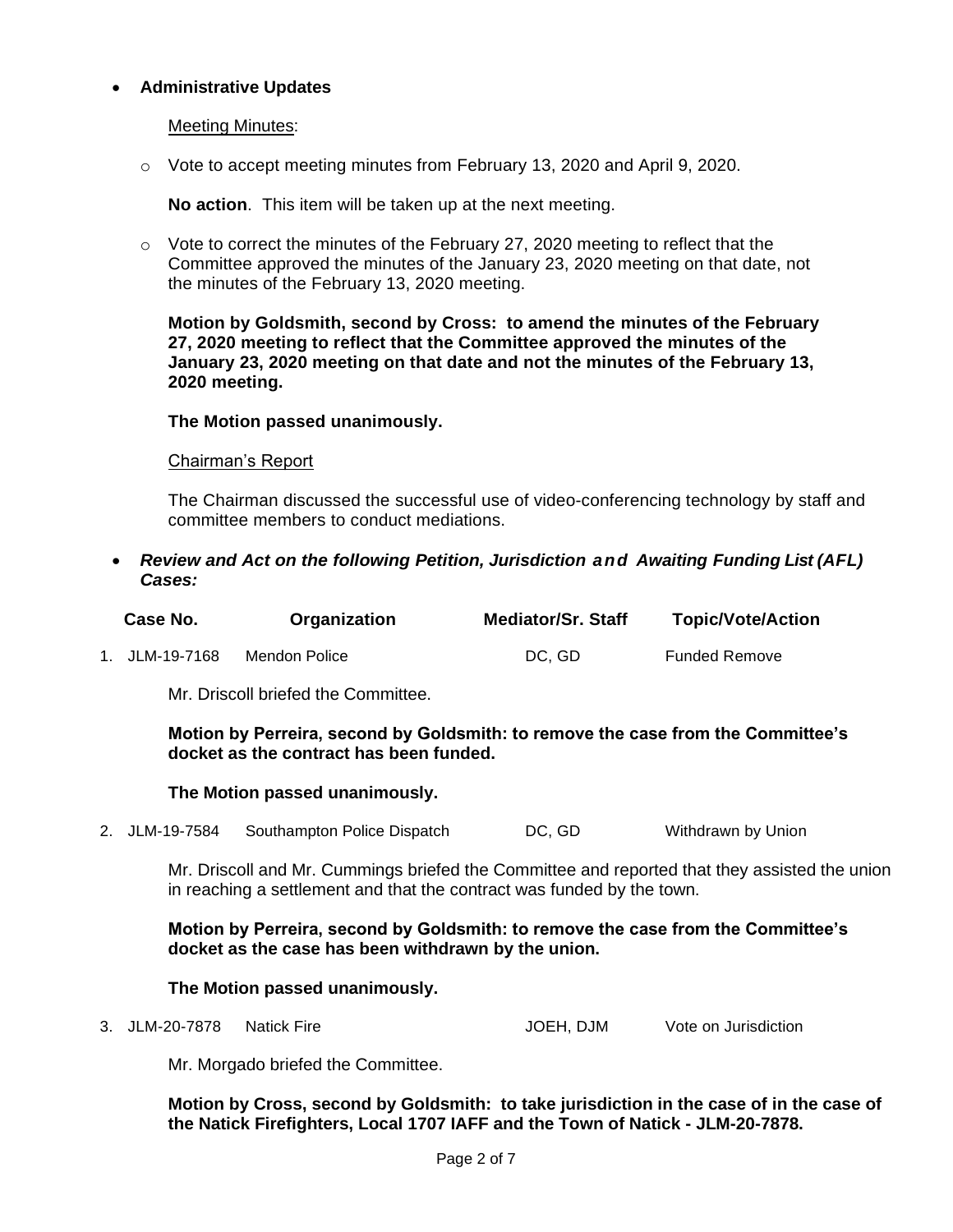**The Motion passed unanimously.**

**Motion by Cross, second by Goldsmith: to assign the following Committee members to the case of the Natick Firefighters, Local 1707 IAFF and the Town of Natick - JLM-20- 7878, Dave Keene for Fire and Patrice Garvin for Management or substitutes as so designated and approved by the Fire and Management Chairs respectively.**

## **The Motion passed unanimously.**

4. JLM-20-7879 Shirley Police **DC, DJM** Tentative Agreement

Mr. Morgado briefed the Committee and reported that the parties had reached a tentative agreement.

5. JLM-20-7947 Lynnfield Fire Same Hotel Hotel And JOEH, DJM Withdrawn by Union

Mr. Morgado briefed the Committee and reported that the Union had withdrawn its petition.

6. JLM-20-7968 New Bedford Fire Same School JOEH, DJM Vote on Jurisdiction

Mr. Morgado briefed the Committee.

**Motion by Cross, second by Goldsmith: to take jurisdiction in the case of the New Bedford Firefighters, Local 841 IAFF and the City of New Bedford - JLM-20-7968.**

**The Motion passed unanimously.**

**Motion by Cross, second by Goldsmith: to assign the following Committee members to the case of the New Bedford Firefighters, Local 841 IAFF and the City of New Bedford - JLM-20-7968, Matt Reddy for Fire and Dean Mazzarella for Management or substitutes as so designated and approved by the Fire and Management Chairs respectively.**

### **The Motion passed unanimously.**

7. JLM-20-7970 Pembroke Fire Sand Communication JOEH, GD Vote on Jurisdiction

Mr. Driscoll briefed the Committee.

**Motion by Cross, second by Goldsmith: to take jurisdiction in the case of the Pembroke Permanent Fire Fighters Association, Local 2351 IAFF and the Town of Pembroke.**

**The Motion passed unanimously.**

**Motion by Cross, second by Goldsmith: to assign the following Committee members to the case of the Pembroke Permanent Fire Fighters Association, Local 2351 IAFF and the Town of Pembroke: Cross for Fire and Ted Alexiades for Management or substitutes as so designated and approved by the Fire and Management Chairs respectively.**

**The Motion passed unanimously.**

8. JLM-19-7178 Woburn Police Superiors **DC, GD Funded Remove** 

Page 3 of 7 Mr. Driscoll and Mr. Cummings briefed the Committee.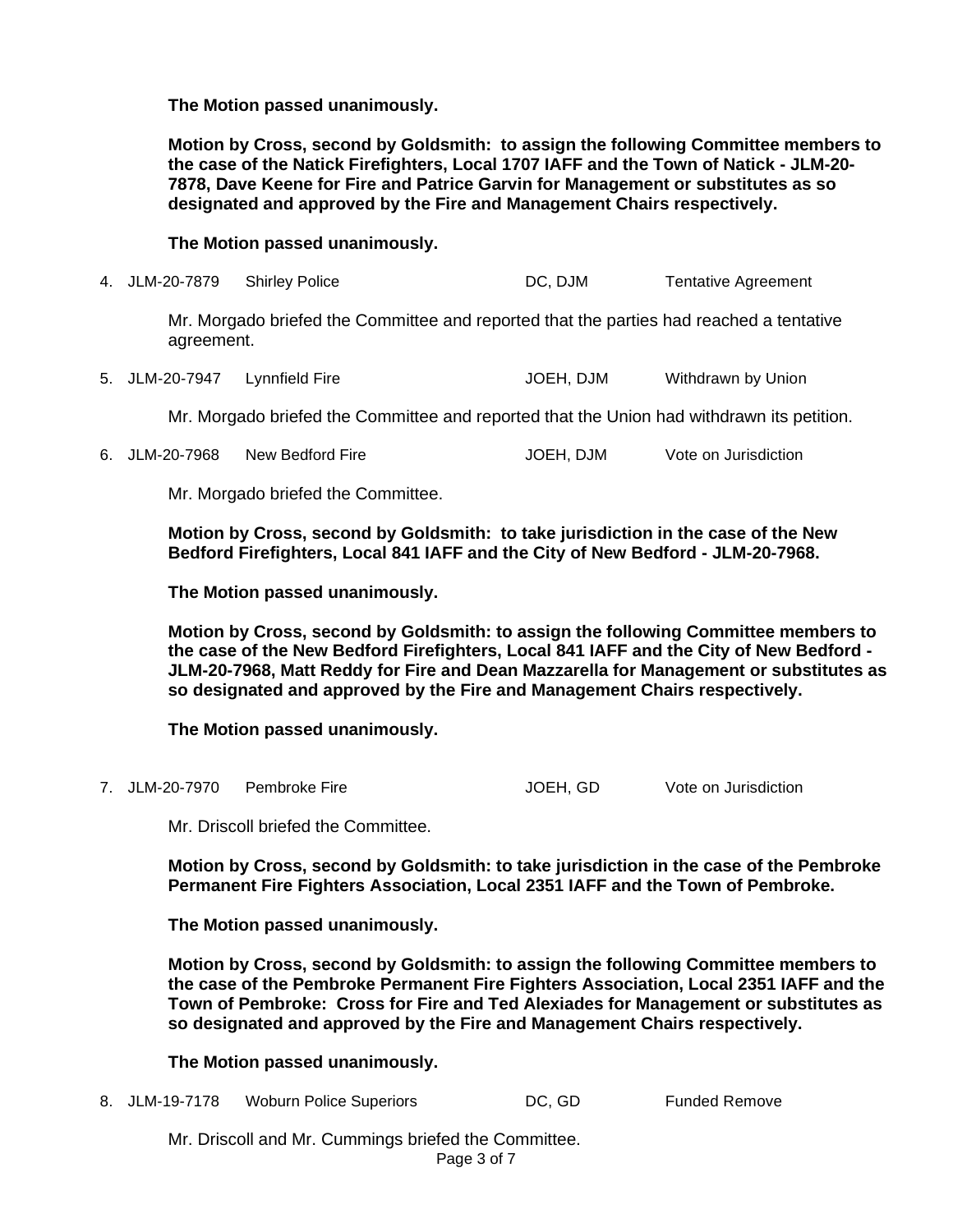|                                                                                                                             | Motion by Perreira, second by Goldsmith: to remove the case from the Committee's<br>docket as the contract has been funded. |                                                                                                                             |             |                             |                                                                                         |
|-----------------------------------------------------------------------------------------------------------------------------|-----------------------------------------------------------------------------------------------------------------------------|-----------------------------------------------------------------------------------------------------------------------------|-------------|-----------------------------|-----------------------------------------------------------------------------------------|
|                                                                                                                             |                                                                                                                             | The Motion passed unanimously.                                                                                              |             |                             |                                                                                         |
|                                                                                                                             | 9. JLM-19-7300                                                                                                              | <b>Natick Police Superiors</b>                                                                                              |             | GC, DC, DJM                 | <b>Tentative Agreement</b>                                                              |
|                                                                                                                             |                                                                                                                             | Mr. Cummings briefed the Committee.                                                                                         |             |                             |                                                                                         |
|                                                                                                                             |                                                                                                                             |                                                                                                                             |             |                             | Motion by Perreira, second by Goldsmith: to move the case to the Awaiting Funding List. |
|                                                                                                                             |                                                                                                                             | The Motion passed unanimously.                                                                                              |             |                             |                                                                                         |
|                                                                                                                             | 10. JLM-19-7374                                                                                                             | <b>Agawam Police Superiors</b>                                                                                              |             | DC, GD                      | <b>Funded Remove</b>                                                                    |
|                                                                                                                             |                                                                                                                             | Mr. Cummings and Mr. Driscoll briefed the Committee.                                                                        |             |                             |                                                                                         |
| Motion by Perreira, second by Goldsmith: to remove the case from the Committee's<br>docket as the contract has been funded. |                                                                                                                             |                                                                                                                             |             |                             |                                                                                         |
|                                                                                                                             |                                                                                                                             | The Motion passed unanimously.                                                                                              |             |                             |                                                                                         |
|                                                                                                                             | 11. JLM-19-7434                                                                                                             | North Attleborough Police                                                                                                   |             | DC, GD                      | <b>Funded Remove</b>                                                                    |
|                                                                                                                             |                                                                                                                             | Mr. Cummings and Mr. Driscoll briefed the Committee.                                                                        |             |                             |                                                                                         |
|                                                                                                                             |                                                                                                                             | Motion by Perreira, second by Goldsmith: to remove the case from the Committee's<br>docket as the contract has been funded. |             |                             |                                                                                         |
|                                                                                                                             |                                                                                                                             | The Motion passed unanimously.                                                                                              |             |                             |                                                                                         |
|                                                                                                                             | 12. JLM-19-7435                                                                                                             | North Attleborough Police Superiors                                                                                         |             | DC, GD                      | <b>Tentative Agreement</b>                                                              |
|                                                                                                                             |                                                                                                                             | Mr. Cummings briefed the Committee and reported a tentative agreement.                                                      |             |                             |                                                                                         |
|                                                                                                                             |                                                                                                                             | 13. JLM-19-7469 Gardner Fire                                                                                                |             | RD, JOEH, DJM Funded Remove |                                                                                         |
|                                                                                                                             |                                                                                                                             | Mr. Morgado briefed the Committee.                                                                                          |             |                             |                                                                                         |
|                                                                                                                             |                                                                                                                             | as the contract has been funded.                                                                                            |             |                             | Motion by Cross, second by Goldsmith: to remove the case from the Committee's docket    |
|                                                                                                                             |                                                                                                                             | The Motion passed unanimously.                                                                                              |             |                             |                                                                                         |
|                                                                                                                             | 14. JLM-19-7585                                                                                                             | Southampton Police                                                                                                          |             | DC, GD                      | <b>Funded Remove</b>                                                                    |
|                                                                                                                             |                                                                                                                             | Mr. Cummings briefed the Committee.                                                                                         |             |                             |                                                                                         |
|                                                                                                                             |                                                                                                                             | Motion by Perreira, second by Goldsmith: to remove the case from the Committee's<br>docket as the contract has been funded. |             |                             |                                                                                         |
|                                                                                                                             |                                                                                                                             | The Motion passed unanimously.                                                                                              |             |                             |                                                                                         |
|                                                                                                                             | 15. JLM-19-7654                                                                                                             | <b>Duxbury Police</b>                                                                                                       | Page 4 of 7 | JG, DC, GD                  | <b>Tentative Agreement</b>                                                              |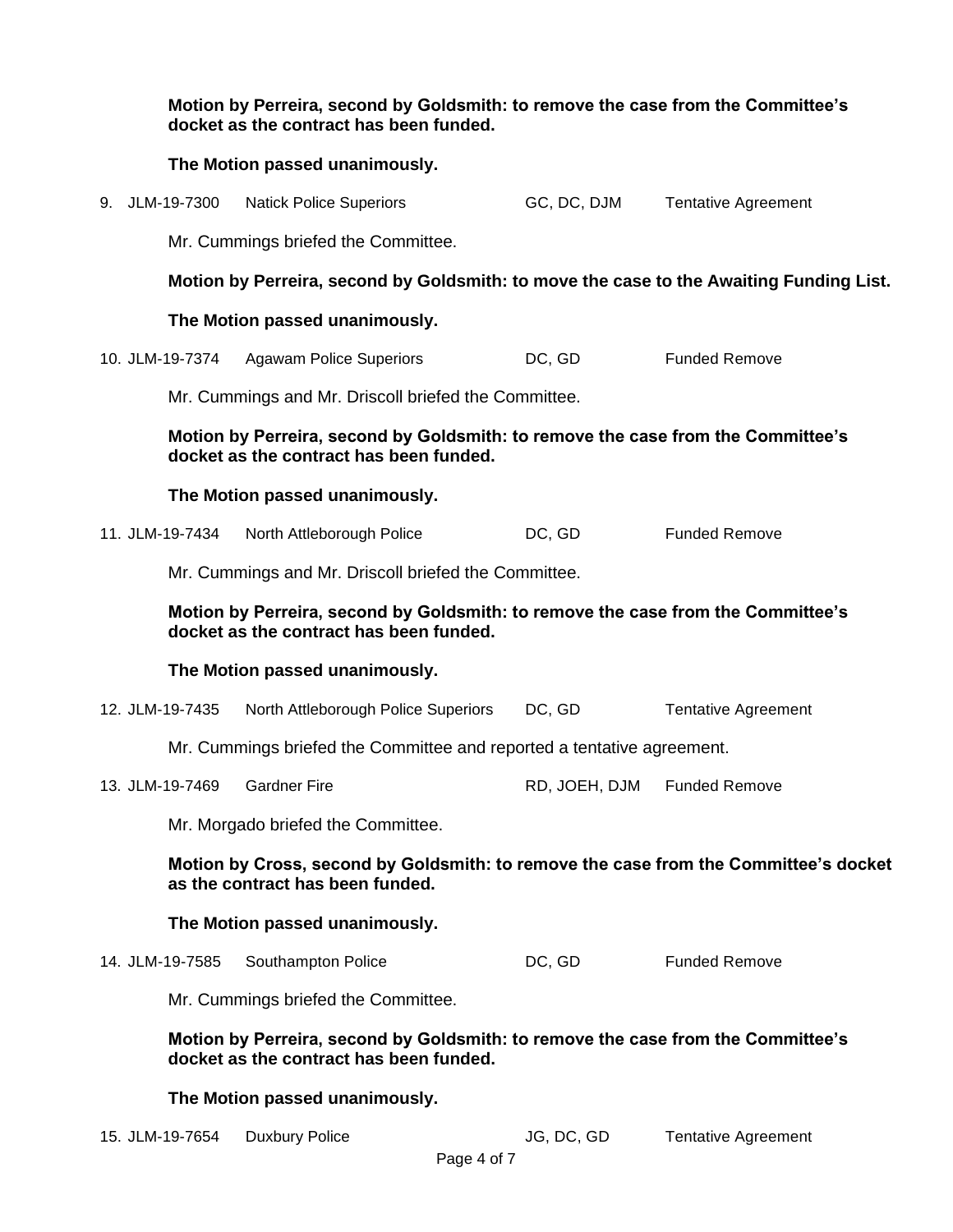Mr. Cummings and Mr. Driscoll briefed the Committee.

## **Motion by Perreira, second by Goldsmith: to remove the case from the Committee's docket as the contract has been funded.**

#### **The Motion passed unanimously.**

16. JLM-19-7701 Watertown Fire Charles Communication Motor JOEH, DJM Funded Remove

Mr. Morgado briefed the Committee.

### **Motion by Cross, second by Goldsmith: to remove the case from the Committee's docket as the contract has been funded.**

## **The Motion passed unanimously.**

|  | 17. JLM-19-7702 Auburn Police Superiors | EFB, DC, DJM | <b>Funded Remove</b> |
|--|-----------------------------------------|--------------|----------------------|
|--|-----------------------------------------|--------------|----------------------|

Mr. Morgado briefed the Committee.

**Motion by Perreira, second by Goldsmith: to remove the case from the Committee's docket as the contract has been funded.**

#### **The Motion passed unanimously.**

| 18. JLM-19-7703 | West Brookfield Police | DC, DJM | <b>Tentative Agreement</b> |
|-----------------|------------------------|---------|----------------------------|
|-----------------|------------------------|---------|----------------------------|

Mr. Morgado briefed the Committee.

**Motion by Perreira, second by Goldsmith: to move the case to the Awaiting Funding List.**

### **The Motion passed unanimously.**

| 19. JLM-19-7729 Lynn Fire | JOEH. DJM | Tentative Agreement |
|---------------------------|-----------|---------------------|

Mr. Morgado briefed the Committee.

### **Motion by Cross, second by Goldsmith: to move the case to the Awaiting Funding List.**

### **The Motion passed unanimously.**

| 20. JLM-19-7755 Boxford Police | DC, DJM | <b>Tentative Agreement</b> |
|--------------------------------|---------|----------------------------|
|--------------------------------|---------|----------------------------|

Mr. Cummings and Mr. Morgado briefed the Committee and reported a tentative agreement.

| 21. JLM-17-6002 | Newton Police Superiors | DC, GD | <b>Funded Remove</b> |
|-----------------|-------------------------|--------|----------------------|
|-----------------|-------------------------|--------|----------------------|

Mr. Driscoll briefed the Committee.

## **Motion by Perreira, second by Goldsmith: to remove the case from the Committee's docket as the contract has been funded.**

### **The Motion passed unanimously.**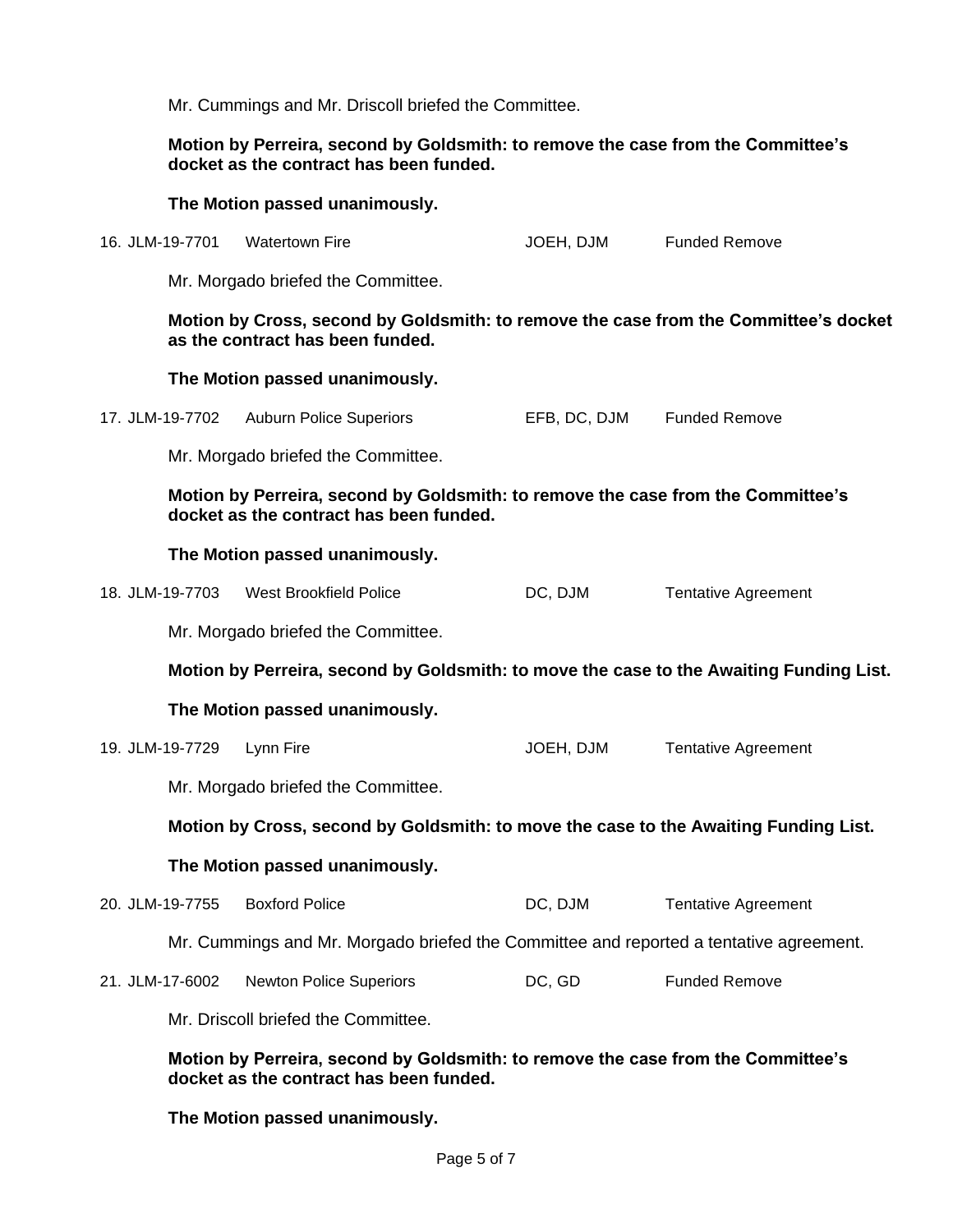| 22. JLM-18-6914                                                                                                                                                                      | <b>Orleans Police</b>               | DC, GD                                                                    | <b>Awaiting Funding</b>                                                                 |
|--------------------------------------------------------------------------------------------------------------------------------------------------------------------------------------|-------------------------------------|---------------------------------------------------------------------------|-----------------------------------------------------------------------------------------|
| Mr. Driscoll briefed the Committee.                                                                                                                                                  |                                     |                                                                           |                                                                                         |
|                                                                                                                                                                                      |                                     |                                                                           | Motion by Perreira, second by Goldsmith: to move the case to the Awaiting Funding List. |
|                                                                                                                                                                                      | The Motion passed unanimously.      |                                                                           |                                                                                         |
| 23. JLM-19-7415                                                                                                                                                                      | Agawam Fire                         | DC, GD                                                                    | <b>Awaiting Funding</b>                                                                 |
|                                                                                                                                                                                      | Mr. Driscoll briefed the Committee. |                                                                           |                                                                                         |
|                                                                                                                                                                                      |                                     |                                                                           | Motion by Cross, second by Goldsmith: to move the case to the Awaiting Funding List.    |
|                                                                                                                                                                                      | The Motion passed unanimously.      |                                                                           |                                                                                         |
| 24. JLM-19-7633                                                                                                                                                                      | <b>Ludlow Police Superiors</b>      | DC, GD                                                                    | <b>Awaiting Funding</b>                                                                 |
|                                                                                                                                                                                      | Mr. Driscoll briefed the Committee. |                                                                           |                                                                                         |
|                                                                                                                                                                                      |                                     |                                                                           | Motion by Perreira, second by Goldsmith: to move the case to the Awaiting Funding List. |
|                                                                                                                                                                                      | The Motion passed unanimously.      |                                                                           |                                                                                         |
| 25. JLM-19-7776                                                                                                                                                                      | Easthampton Fire                    | JOEH, DJM                                                                 | <b>Awaiting Funding</b>                                                                 |
|                                                                                                                                                                                      | Mr. Morgado briefed the Committee.  |                                                                           |                                                                                         |
|                                                                                                                                                                                      |                                     |                                                                           | Motion by Cross, second by Goldsmith: to move the case to the Awaiting Funding List.    |
|                                                                                                                                                                                      | The Motion passed unanimously.      |                                                                           |                                                                                         |
| 26. JLM-19-7167                                                                                                                                                                      | <b>Greenfield Police</b>            | DC, GD                                                                    | <b>Funded Remove</b>                                                                    |
|                                                                                                                                                                                      | Mr. Driscoll briefed the Committee. |                                                                           |                                                                                         |
| Motion by Perreira, second by Goldsmith: to remove the case from the<br>Committee's docket as the contract has been funded.                                                          |                                     |                                                                           |                                                                                         |
| The Motion passed unanimously.                                                                                                                                                       |                                     |                                                                           |                                                                                         |
| Vote to accept the following minutes of hearings held pursuant to Section 1, sub-section<br>(3)(a) of Chapter 589 of the Acts of 1987 (Provided quorum of panel members are present) |                                     |                                                                           |                                                                                         |
| JLM-19-7677 Acton Fire                                                                                                                                                               |                                     | Approve minutes of<br>March 31, 2020 and<br>April 6, 2021 3(a)<br>hearing | Hanson - Keene - Hayes                                                                  |
| Motion by Keene, second by Hayes: to approve the minutes of the Acton Fire 3(a)                                                                                                      |                                     |                                                                           |                                                                                         |

**The motion passed unanimously.**

**hearing on March 31, 2020 and April 6, 2020.**